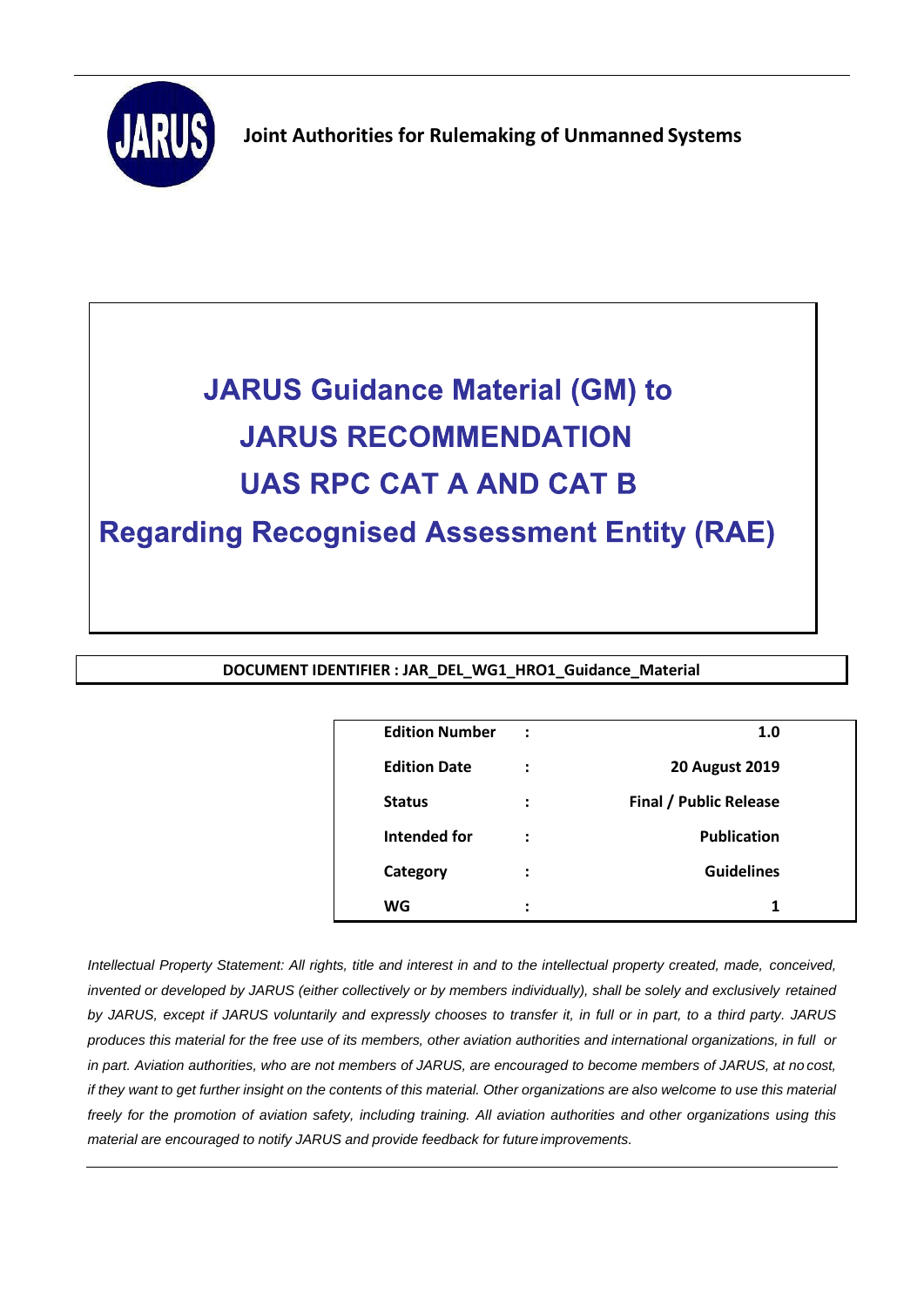### **Explanatory Note**

This document provides JARUS guidance material (GM) on the qualification for an entity that a competent authority may recognise as a provider for theoretical knowledge examination and practical skill assessment. This recognised assessment entity (RAE) can be any natural or legal person (e.g. training organisation, educational institution or UAS operator) as deemed acceptable by the competent authority.

The assessment for remote pilots in Category C (Certified) is outside the scope of this GM.

## **Rationale**

An RAE is an entity recognised by the competent authority as a provider for theoretical knowledge examination and practical skill assessment as described in Article 3 (c) of the JARUS Recommendation UAS RPC Cat A and Cat B.

For the purposes of the JARUS Specific Operational Risk Assessment (SORA), an RAE provides a high level of assurance and integrity with regard to Operational Safety Objectivities (OSO) on remote crew training (See OSO 9, 15 and 22).

# **RAE requirements for recognition**

### **Scope**

1.1 An applicant for an RAE should demonstrate the capability and outline procedures to assess the remote pilot competence (RPC) of remote pilots, based on both a theoretical knowledge examination and, if applicable, a practical skill assessment. Competent authorities may choose to recognise an RAE that only provides theoretical knowledge examinations or only provides practical skill assessments.

### **Application**

- 1.2 An RAE should provide at least the following information to the competent authority upon application for recognition:
	- RAE exposition;
	- Technical procedures manual (TPM);
	- If applicable, practical skill assessment requirements to the application;
	- **If applicable, theoretical knowledge examination questions to the application;**
	- Description of any other material needed to conduct the assessment.
- 1.3 Amendments that result in a change to the recognition of the RAE should be subject to a new recognition by the competent authority.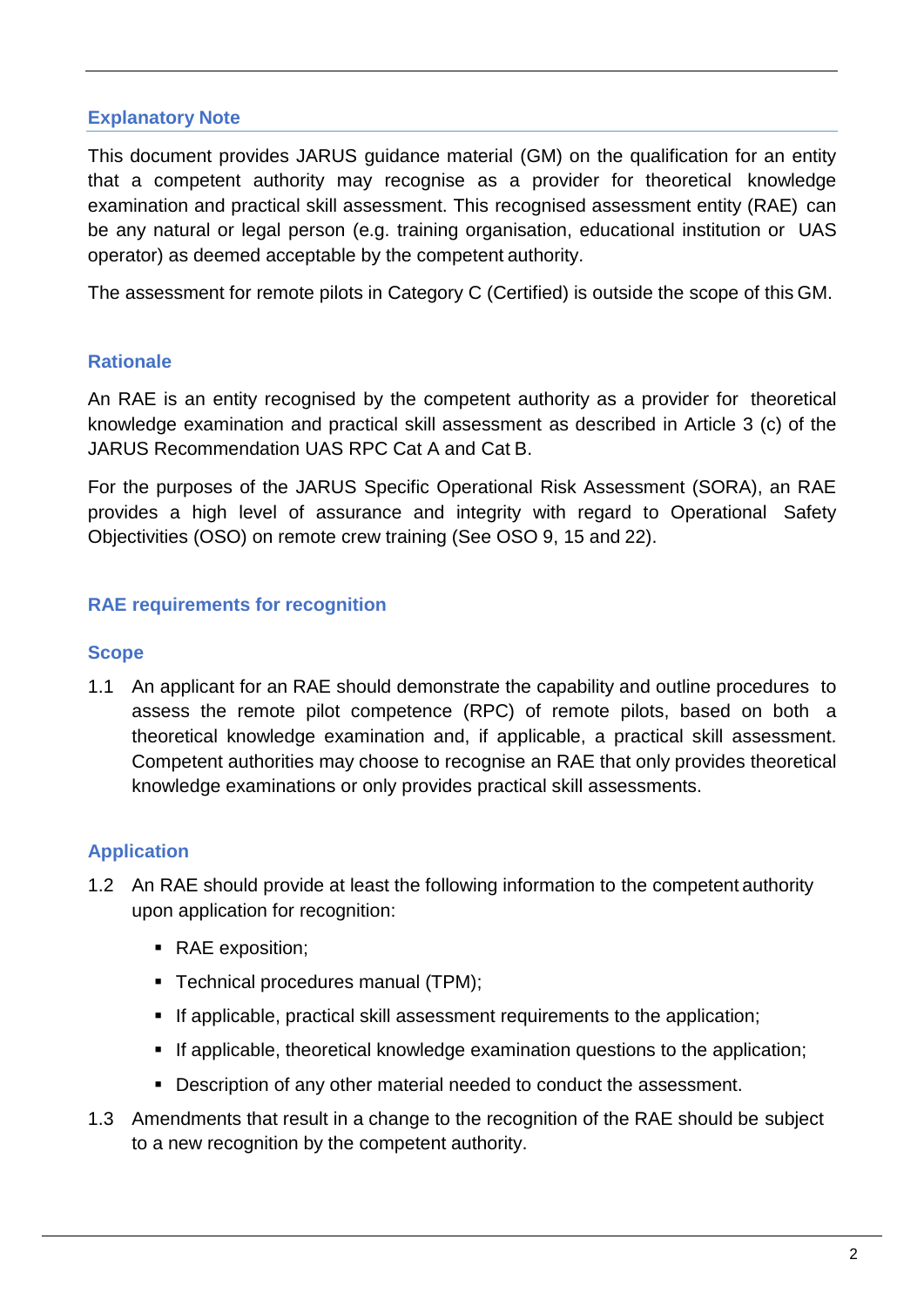## **Requirements for the recognition of an RAE**

### **General Requirements**

- 1.4 Where an entity that is seeking recognition as an RAE is also involved in any Category A or B operations, there must be a distinct division between these operations and the RAE activities such that the objectivity of the recommendations and reports made by the RAE is not called into question.
- 1.5 Any RAE personnel responsible for the, technical examination and, if applicable, practical skill assessment tasks should have the competence to conduct these tasks. Personnel participating in the evaluations should not participate in them when they feel that their objectivity may be affected.
- 1.6 The RAE should demonstrate the capability to adequately perform the technical and administrative tasks linked with the entire task process, including the adequacy of personnel and the use of facilities and equipment appropriate to the task.
- 1.7 The RAE personnel responsible for the theoretical examination and, if applicable, the practical skill assessments, should meet the following requirements, as applicable:
	- sound technical, theoretical knowledge training or vocational qualification in a relevant subject area. This can be demonstrated through any of the following means:
		- (i) practical aviation background in the areas relevant for the theoretical knowledge training provided, and have undergone a course of theoretical knowledge training in instructional techniques; or (ii) previous experience in giving theoretical examination;
	- if applicable, satisfactory knowledge of the requirements for the practical skill assessment tasks they carry out and adequate experience of such processes;
	- if applicable, the ability to administer the declarations, records and reports that demonstrate that the relevant practical skill assessments have been carried out and the conclusions of those practical skill assessments.
	- The ability to assess operations manuals (SORA Annex A Conops) and determine a remote pilot's required level of competence for the proposed operation(s).
- 1.8 The RAE personnel should not disclose information supplied by the UAS operator or remote pilot to any person other than the competent authority.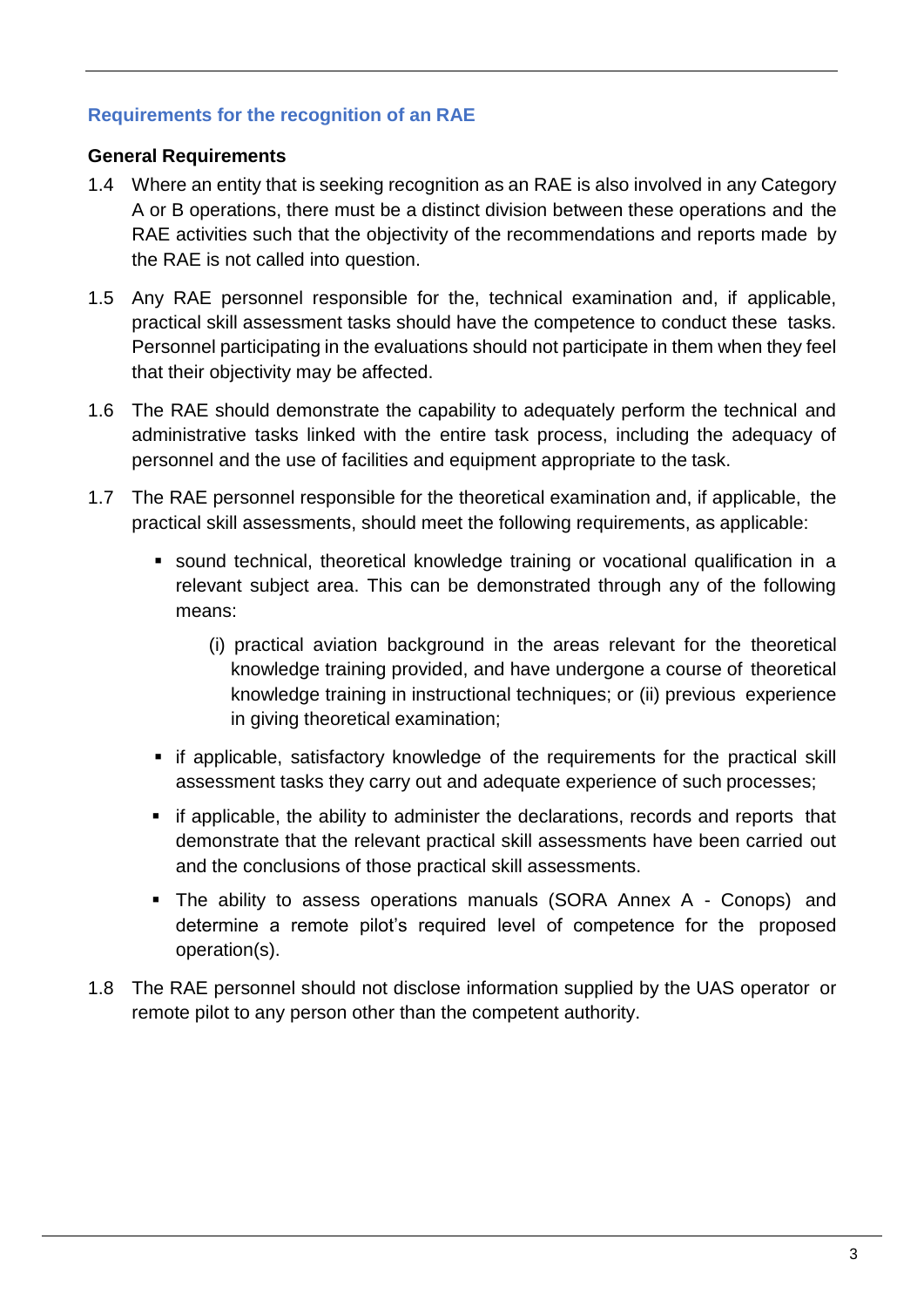## **Specific requirements**

1.9 The RAE should demonstrate, based on the information submitted in their RAE exposition, that it has the capability to undertake its tasks. These requirements can be covered within a technical procedures manual in support of their RAE exposition. The following points are to be considered when preparing the required documentation:

General approval requirements:

- general organisation and coordination;
- **if applicable, facilities for theoretical knowledge examination;**
- if applicable, facilities for practical skill assessment;
- **equipment and tools;**
- processes and associated materials, i.e. technical procedures manual and study material for student remote pilots;
- number and competence of personnel, i.e. qualifications and experience for the role being performed.

Management and personnel:

- an accountable manager. The responsibility of that accountable manager within the RAE should consist of ensuring that all tasks are performed to the required standards and that the RAE is continuously in compliance with the information and procedures identified in the RAE exposition;
- a person or group of persons to ensure that the RAE complies with the requirements detailed within the RAE exposition, and that they are identified, together with the extent of their respective responsibilities. Such person(s) act under the direct authority of the accountable manager. The person(s) nominated are able to show the appropriate knowledge, background and experience to undertake their respective tasks;
- The RAE maintains a record of all personnel authorised to submit recommendations or issue certifications. The record shall include details of the scope of their authorisation.

# **Organisational Exposition**

- 1.10 The RAE submits to the competent authority an RAE exposition providing the following information:
	- A statement signed by the accountable manager confirming that the RAE exposition and any associated manuals meet the standards and will be complied with at all times.
	- Documents detailing nominated personnel conducting theoretical examinations, or practical skill assessments to include:
		- (i) Descriptions of the respective personnel's competence;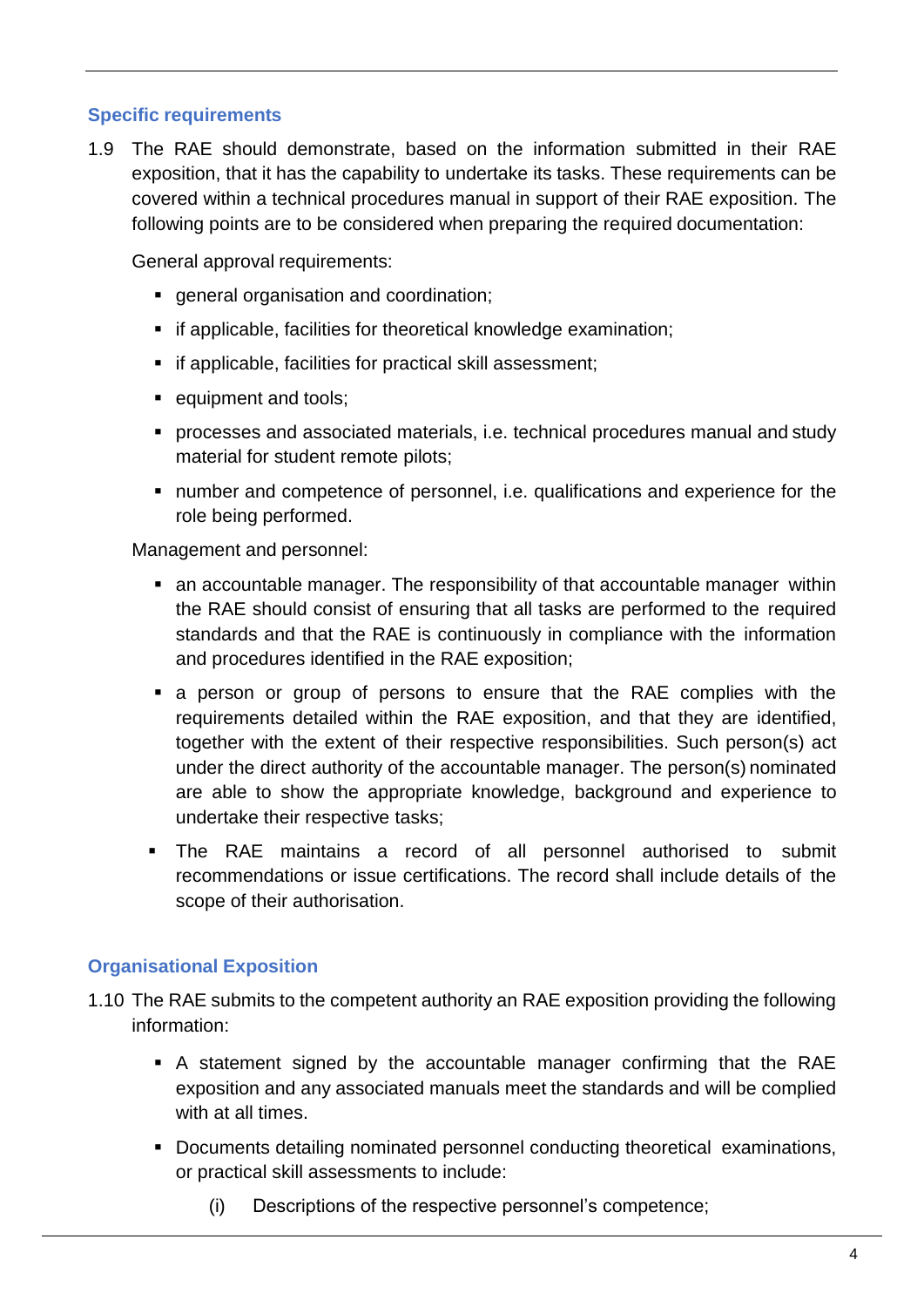- (ii) Personnel duties and responsibilities;
- (iii) A chart of the RAE showing associated chains of responsibility.
- A detailed description of the facilities for theoretical knowledge examinations, and practical skill assessments, including the physical location.
- The procedure for amendments to the RAE exposition and the notification of changes to the competent authority.
- The levels of theoretical knowledge examinations and practical skill assessments that the RAE will provide to remote pilots.
- Where applicable, the RPC documentation that the RAE will provide to remote pilots to include a physical representation of the proposed document.
- Arrangements for a formal, periodic internal safety-review that shall be convened at least once in any three-month calendar period. These reviews can be conducted sooner should an immediate safety risk be identified that requires immediate action by the RAE.

# **RAE Recognition**

1.11 An RAE should be recognized by the competent authority when it has demonstrated compliance with the applicable requirements, subsequent to the necessary audit(s) and inspection(s) being completed by the competent authority in this regard.

The competent authority issues terms of recognition that identify the scope of work for which the RAE is entitled to conduct theoretical knowledge examination and practical skill assessment privileges.

# **Changes to the RAE Organisation**

- 1.12 An RAE notifies the competent authority of each change to the RAE that is significant to the showing of compliance, conformity or theoretical knowledge examination and, if applicable, practical skill assessment of remote pilots. This includes changes to:
	- The location of the facilities:
	- accountable manager;
	- personnel conducting theoretical knowledge examinations or practical skill assessments;
	- methods of conducting theoretical knowledge examinations or practical skill assessments.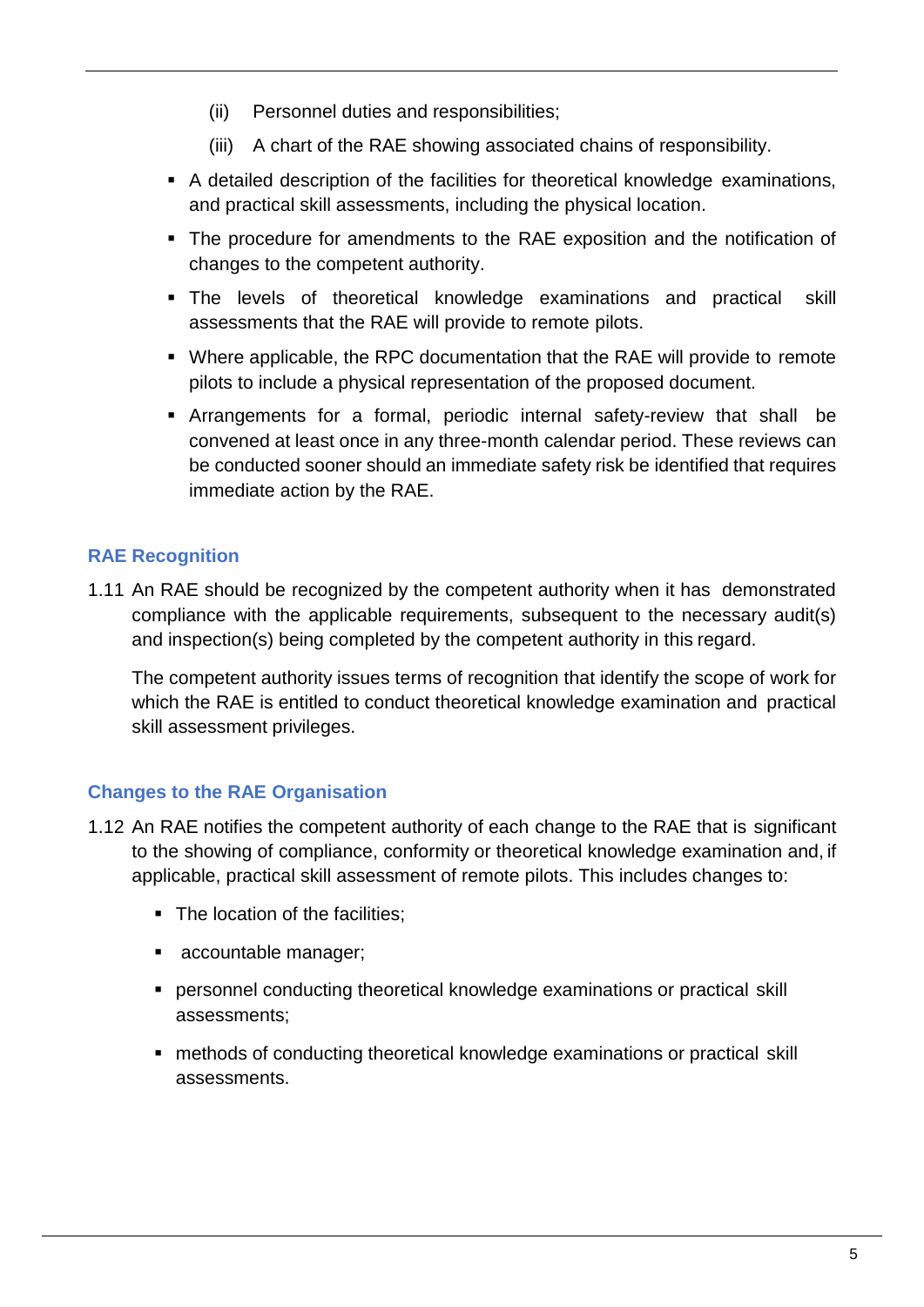# **Transferability**

1.13 A recognition as an RAE is not transferable, except as a result of a change in ownership. A change of ownership is considered a significant change and necessitates new application for recognition to the competent authority.

# **RAE audit, investigation findings and observations**

- 1.14 The RAE allows the competent authority to review any report and make any inspection and perform or test any theoretical knowledge examinations and, if applicable, practical skill assessments necessary to check the validity of the compliance statements submitted.
- 1.15 When objective evidence is found by the competent authority during an audit or inspection, showing non-compliance of the RAE with the applicable requirements, the authority will notify the RAE responsible using one of the following formats:
	- A *finding* is any non-compliance with these requirements that could lead to uncontrolled non-compliances or which could affect the safety of an UAS operation;
	- An *observation* is any non-compliance with these requirements that is not classified as a finding. For example, where there is potential for future noncompliance if no action is taken, or where the competent authority may wish to indicate an opportunity for safety improvement or something that is not good practice.
- 1.16 After receipt of findings or observations notification:
	- In the case of a finding, the RAE should demonstrate corrective action to the satisfaction of the competent authority within a period of one month after written confirmation of the finding;
	- In the case of an observation, the corrective action period granted by the competent authority is appropriate to the nature of the finding but in any case, initially should not be more than six months. In certain circumstances and subject to the nature of the observation, the competent authority may extend the sixmonth period subject to a satisfactory corrective action plan.
- 1.17 In the case of a finding, the RAE may be subject to a provisional, partial or full suspension, or revocation. The RAE provides confirmation to competent authority of receipt of the notice of suspension or revocation of the RAE in a timely manner. This should be done in writing to the competent authority.
	- A provisional suspension means that an RAE's operation is suspended pending further investigation;
	- A partial suspension means that only part of the RAE's operation is suspended pending corrective action;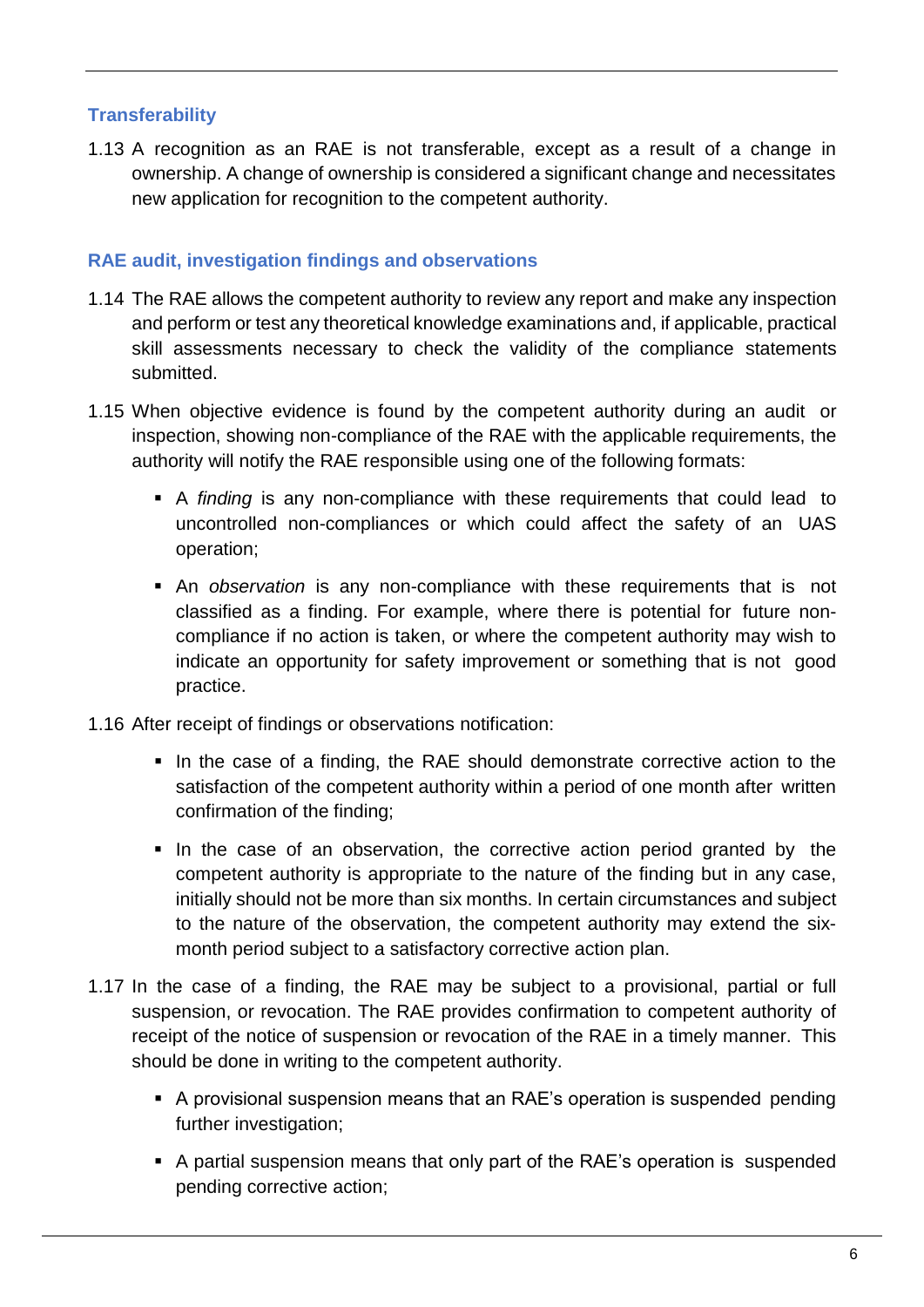- A full suspension means that the entire RAE's operation is suspended pending corrective action;
- A revocation means that an entity is no longer recognised as an RAE and may no longer exercise the privileges of an RAE.

## **Duration and continued validity**

- 1.18 The period of validity of an RAE is three calendar years from the date the recognition is granted, or as otherwise determined by the competent authority. The competent authority is expected to audit the RAE at least once within this period.
- 1.19 However the RAE's privileges and status may be revoked if:
	- the RAE fails to demonstrate compliance with the applicable requirements or any changes to the requirements, criteria or assessment standards that may subsequently be published by the competent authority;
	- the competent authority is prevented from performing its investigations by the RAE;
	- the RAE has surrendered their recognition;
	- the RAE fails to apply for a renewal.
- 1.20 Upon surrender or revocation, the original RAE recognition document must be returned to the competent authority.

# **Privileges**

When applicable, an RAE assesses RPC of the remote pilot and makes an appropriate recommendation to the competent authority to issue RPC documentation according to JARUS.UAS.SPECIFIC.RPC.060.

If applicable, an RAE makes recommendations which state that an individual has successfully demonstrated RPC to fly an UA safely by meeting all critical elements of the practical skill assessment, as established in JARUS recommendation UAS RPC Cat A and Cat B. It is the remote pilot's responsibility to ensure that appropriate training modules are undertaken for the intended operation. In cases where an RAE has been given authority to issue a remote pilot's RPC certificate the RAE is still responsible for notifying the competent authority of the issued remote pilot's RAC certificate and providing relevant remote pilot information.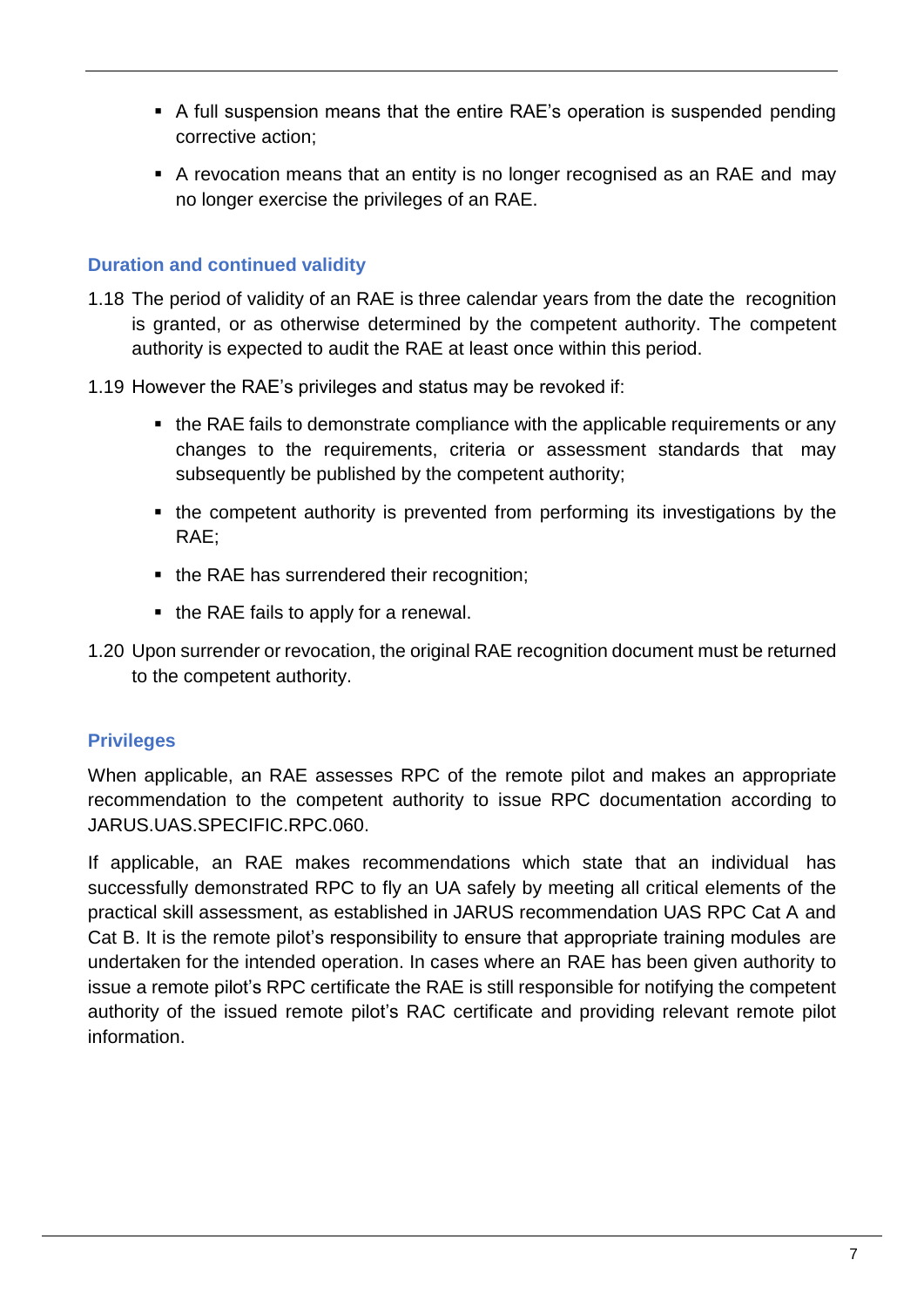## **Record keeping**

- 1.21 The RAE should keep the following records for a period of three years or what the local authorities determine as applicable:
	- A complete record of each remote pilot student's theoretical knowledge examination, practical skill assessment feedback, and any RPC recommendation made to the competent authority;
	- A record of each internal safety review or meeting;
	- A record of any follow-up actions resulting from any internal review or audit.

These records must be stored in a secure manner to ensure that no damage to, or tampering of, records can occur.

### **Assessment methods – Theoretical knowledge examination**

- 1.22 The theoretical knowledge examination should be conducted as described in JARUS Recommendation UAS RPC Cat A and Cat B.
- 1.23 Each theoretical knowledge examination can be conducted via an electronic, or a paper-based assessment format but must be of a closed book format (except when the multiple-choice questions require reference to charts, or other sources of specific aeronautical information).
- 1.24 Any candidate with a recognised disability should be accommodated as appropriate under national/competent authority guidelines.

### **Assessment methods - Practical skill assessment, if applicable**

- 1.25 The practical skill assessment should be conducted as described in JARUS Recommendation UAS RPC Cat A and Cat B.
- 1.26 This practical skill assessment must ensure that the student remote pilot is able to undertake the safe operation of a UAS within Category A2 or A3 or Category B as applicable. The practical skill assessment should address aspects from site/location assessment, preparation/flight planning, pre-flight checks, flight procedures including use of automated features and manual control where applicable and abnormal/failure scenarios.
- 1.27 The RAE and the person responsible for the practical skill assessment have adequate knowledge of the UAS that is to be used in the assessment. The person responsible for conducting the practical skill assessment may also offer suitable theoretical knowledge training to the student remote pilot prior to conducting the practical skill assessment.
- 1.28 The primary practical skill assessment location(s) should be outdoors where possible and suitable for this task, i.e. of suitable dimensions, volume and airspace class. If the